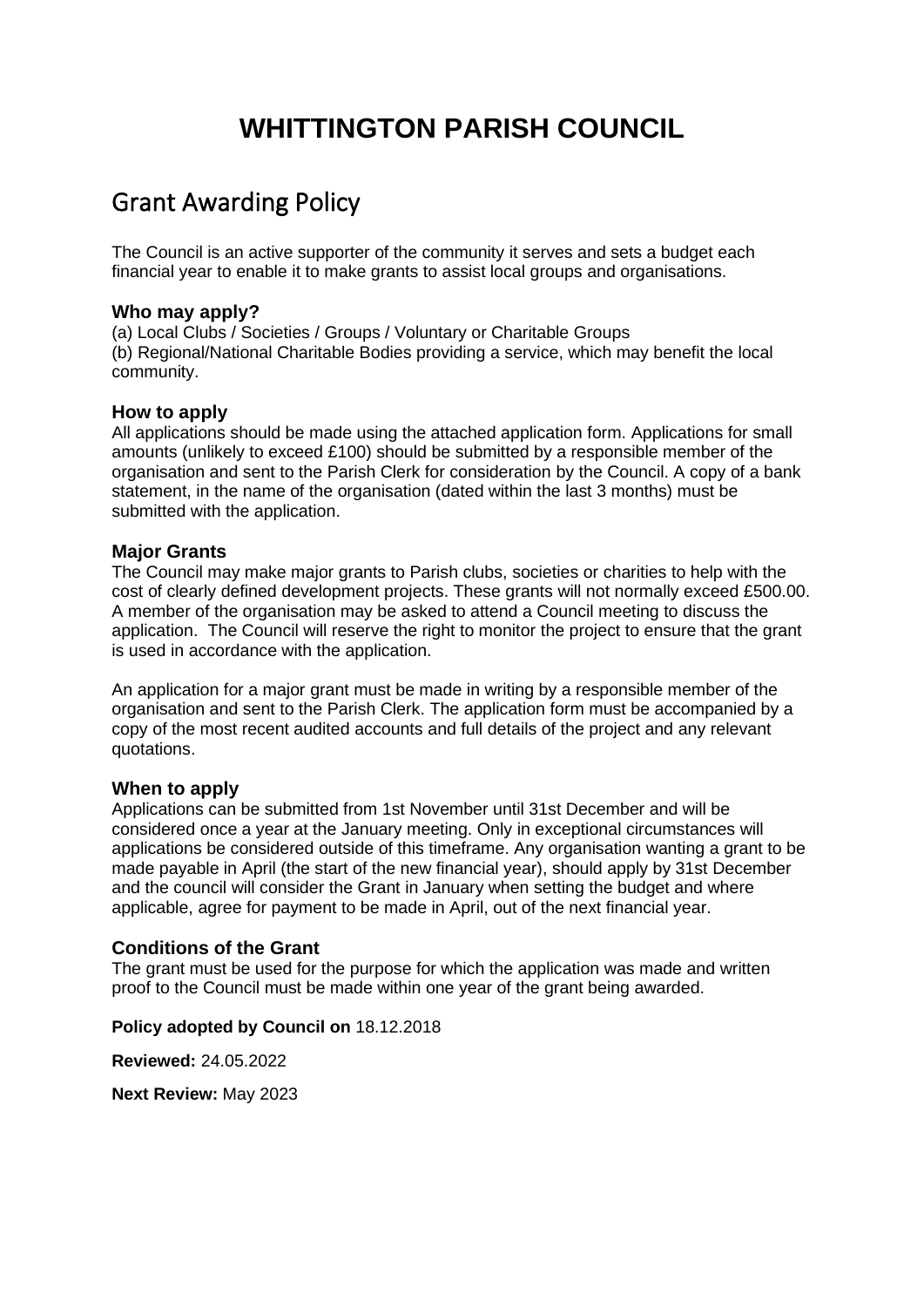# **Whittington Parish Council GRANT APPLICATION**

Each year the Council has a small budget allocation available to give as grants to local organisations to help you improve the wellbeing of people living in the community. Before reading on please check that you or your organisation is eligible for a grant.

### **About you**

- you can apply as an organisation
- you must either live or work in the Parish or be very closely associated with the Parish.

#### **Your idea for a grant must**

- improve the well-being of people in the area
- support some aspect of the Parish Plan. Copies of the Parish Plan are available from the Clerk or can be downloaded from the website.

#### **Your application should be**

- for a sum of money
- if possible have some matching funding of between 25%-50%.
- for something that it might be difficult to find funding for from somewhere else

#### **Help with your application**

If you are thinking of making an application, please contact the Parish Clerk. If you do not meet all the criteria listed above it might still be possible to apply for a grant, but you should certainly talk to the Parish Clerk first.

#### **Timetable for applications**

There is one round of applications for a grant. Applications open on 1<sup>st</sup> November each year and the deadline for submission is 31<sup>st</sup> December. All applications are considered at the January meeting of the council. Only in exceptional circumstances will applications be considered outside of this timeframe.

#### **When you have finished your project**

We shall expect you to spend the grant within 12 months and submit a short report and statement of accounts. The Parish Clerk will explain the format of the report and accounts to you.

#### **If your grant award is not successful**

We shall explain why your application was not successful and advise you about further applications.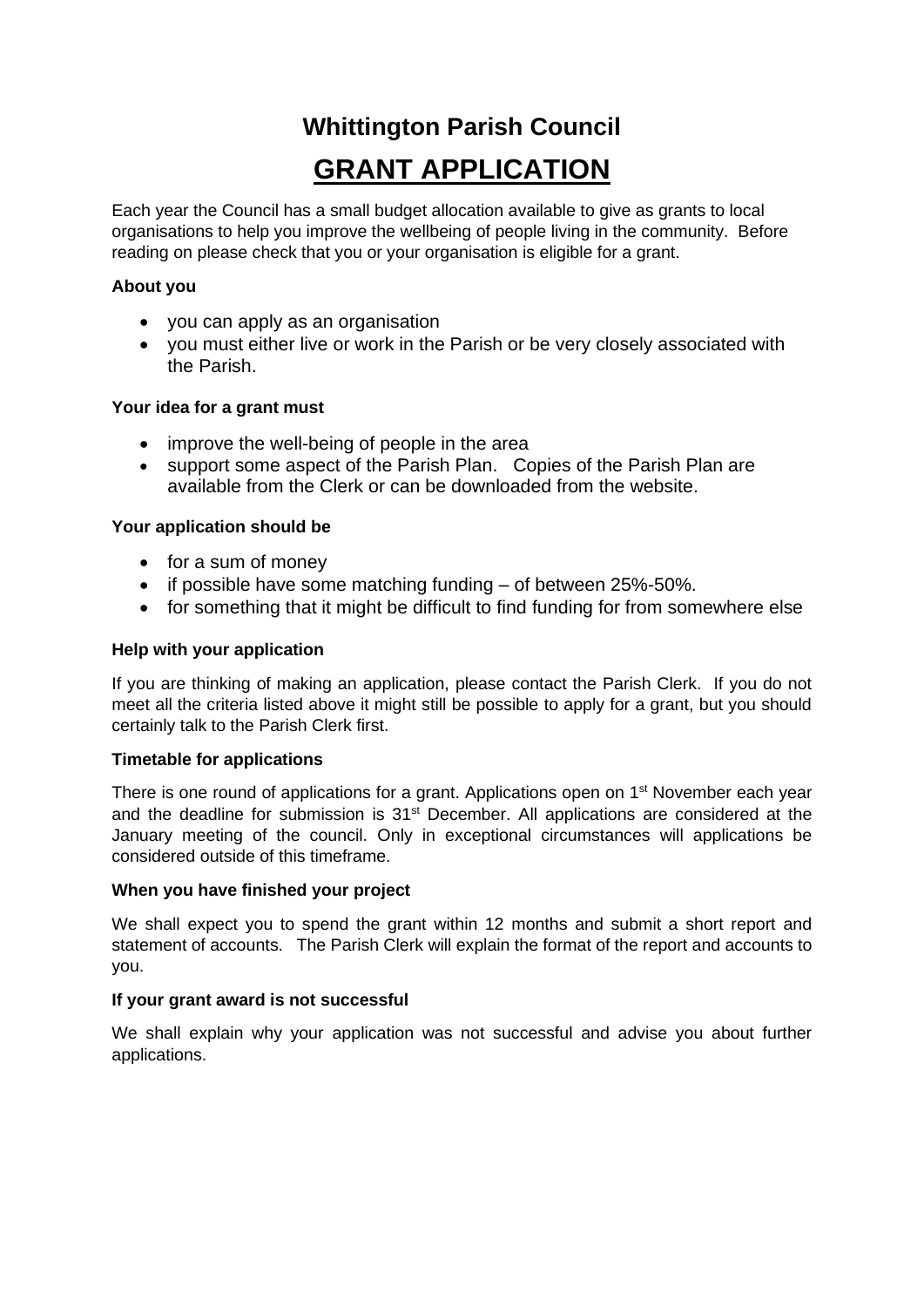# **Application Form**

Please complete below in black ink and return it to the Parish Clerk. You can submit the form by post or email.

# **ABOUT YOUR ORGANISATION**

**1. Name and address of the organisation making the application**

# 2. **Named contact for this application. Please include your telephone number/email**

#### 3. **What kind of organisation is it? Please tick one.** Registered Charity - and provide the reference number  $\sim$  1  $\overline{\phantom{0}}$ Limited Company - and provide the company number Unregistered/informal organisation

*Please attach a copy of your Constitution or formal documentation to this application. You do not need to do this if you have already submitted this with a previous application and it has not changed.*

4. **Briefly describe the aims of your organisation, the needs you seek to meet and the people you work with.**

## 5. **What area do the activities of your organisation cover? Please circle one**

Parish area only Parish area and other areas Areas other than the parish

**6. How many people take an active part in your organisations or activities?...............................**

**About what proportion of these people come from the parish? .............................................**

**7. Does your organisation employ any staff and if so – how many? ............................................**

**WHAT REASON YOU WANT TO APPLY FOR A GRANT?**